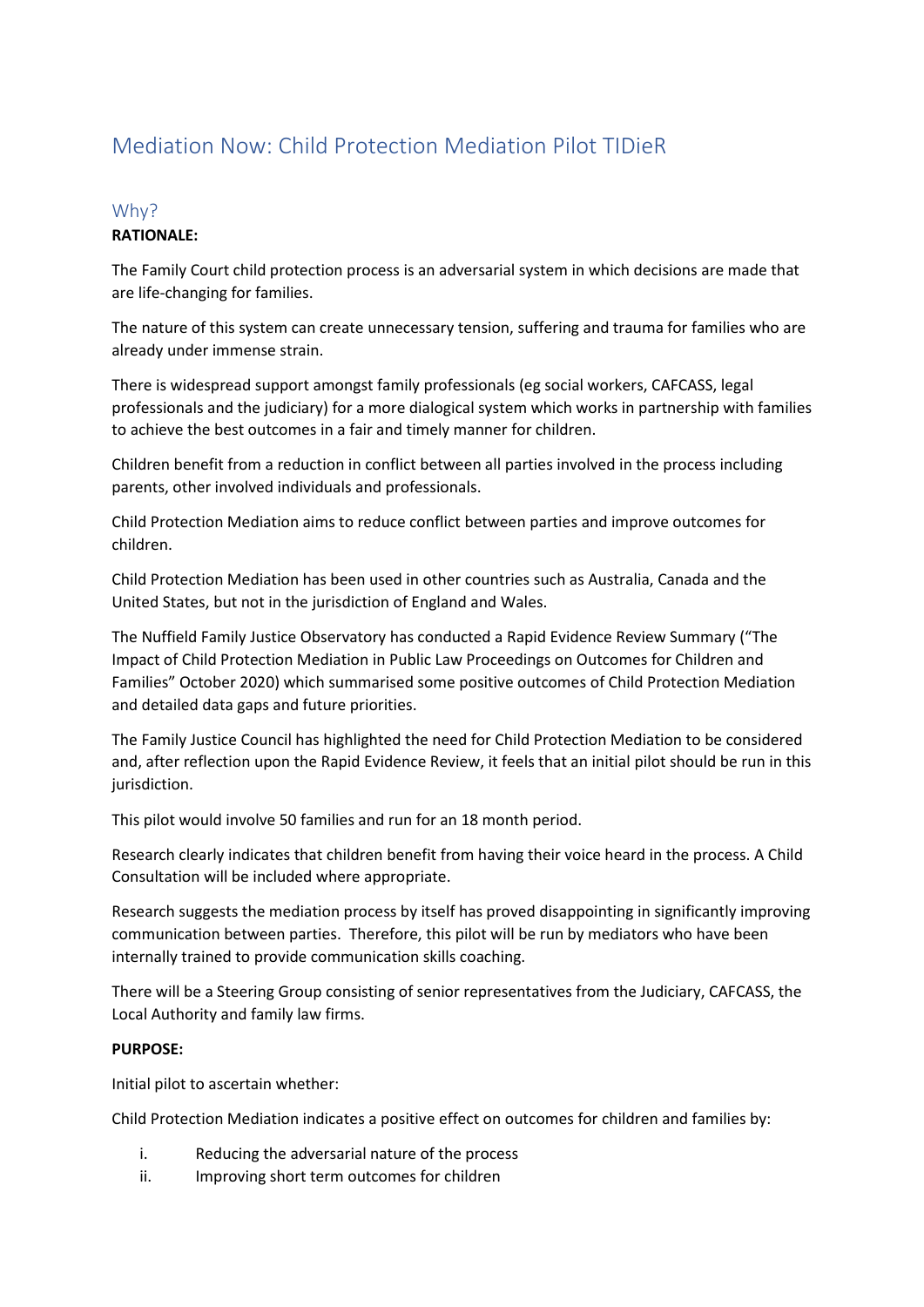Definition of Child Protection Mediation for the purposes of the pilot:

Child Protection Mediation is a confidential process in which a specifically trained neutral third party who has no authoritative decision-making power (the mediator) assists the child's parents (and where appropriate other interested parties such as the child's extended family, caregiver, social workers and lawyers) to discuss their concerns and establish a way of moving forward in the best interests of the child.

Child protection mediation can take place as many times as needed at any point in the child protection process (including during care proceedings and/or after step down/discharge).

# Who with?

## *Which group/demographic is the intervention aimed at?*

The intervention is aimed at all interested parties involved in the child protection process including parents, child's extended family, caregiver, social workers and lawyers.

#### *How will people be referred?*

People will be referred by local services:

- The Family Court
- CAFCASS
- Children Services
- Other agencies which are part of the Local Authority (Portsmouth, Southampton, Hampshire, Isle of Wight)
- Other local agencies/charities involved in child protection including family law firms.

Local services will refer families by completing a Child Protection Mediation referral form. Upon receiving the referral, Mediation Now will contact each individual and Children Services.

Individuals will each receive a separate appointment for safeguarding purposes – to ensure that mediation is appropriate and ascertain whether parties feel safe to be in the same room as each other, if not shuttle mediation (where each party is in a separate room) will be considered.

## *How will people be identified by the referrers?*

Mediation Now will visit The Family Court, CAFCASS, Children Services and key stakeholders to provide leaflets and information about Child Protection Mediation, the referral process, the benefits it can offer and the type of cases which might be suitable. The District Judges (at Portsmouth Family Court), Children Services and CAFCASS have expressed interest in the potential pilot.

## *How many can receive the intervention at any one time?*

The pilot would involve 50 families and run for an 18 month period. We anticipate that each family will benefit from 1 to 4 mediations, with an average of 2-3 mediations per family. These would generally be expected to take place over a 16 week period.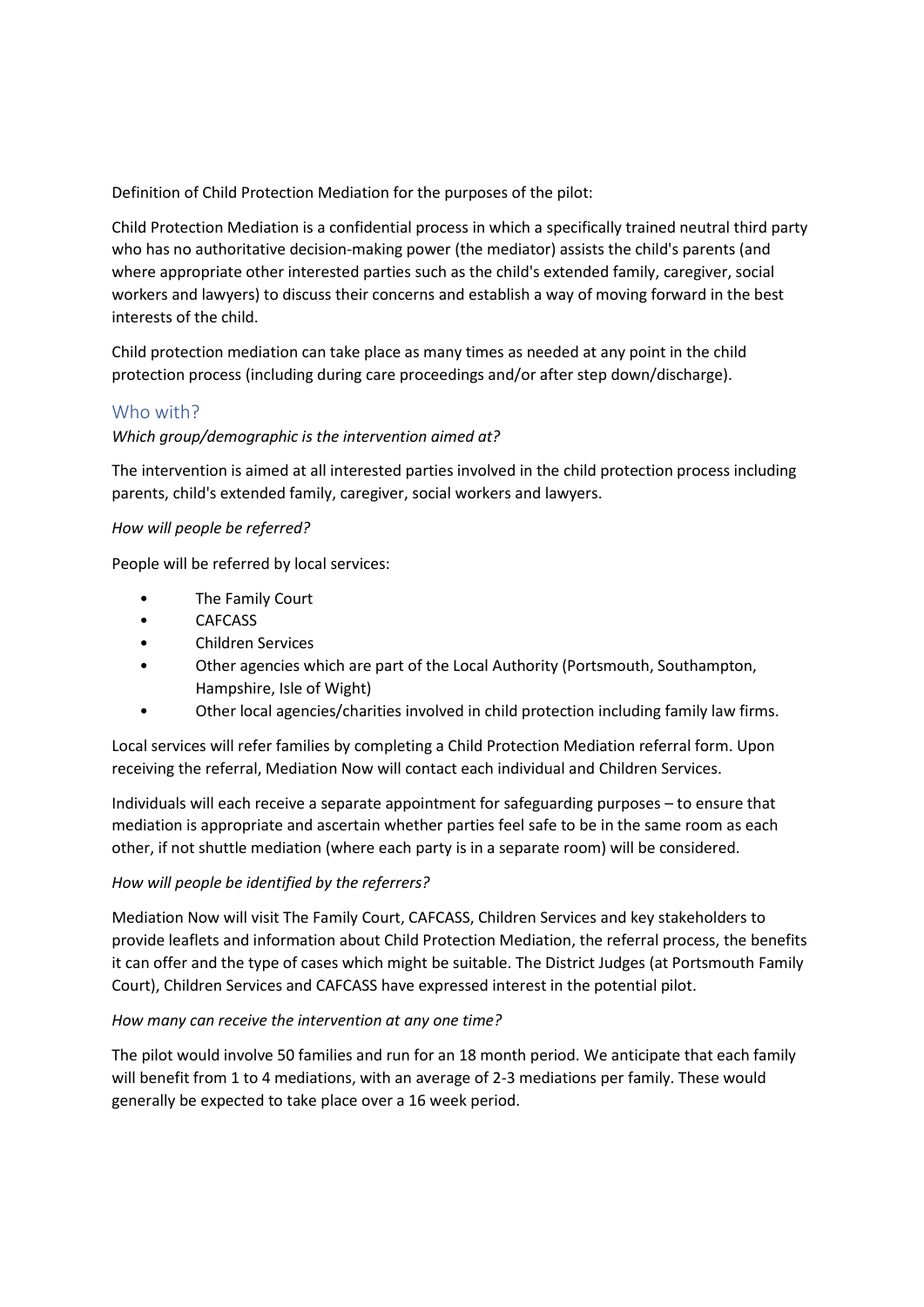Each Child Protection Mediation would involve 2 parties or more – this could be any combination of separated parents, parents in a couple, extended family, caregiver, Children Services and/or other agencies.

Mediation Now is a large mediation provider and receives over 1,000 referrals each year. It has the capacity to deliver Child Protection Mediation to 50 families at any one time if necessary, although we expect that the referrals will be spread out fairly evenly over the pilot period.

# What?

All appointments can take place by Zoom if required by Government restrictions.

## **Family's journey**

- 1. Referred into Mediation Now on Child Protection Mediation Form.
- 2. Individuals invited to Mediation Intake Assessment Appointment ("MIAM"). Information about Child Protection Mediation sent.
- 3. Each MIAM takes place at date, time and office (or virtual platform) which works best for participant. (Telephone option also available if preferable). This appointment lasts for about 30 minutes. Covers: explanation of the process/limits of mediation and safeguarding – has there been abuse, should participants sit in different rooms, is it safe for mediation to take place at all?
- 4. First mediation session. Checking understanding of, and signing of, Agreement to Mediate (attached). Discussion around ground rules, confidentiality and recording outcome, background, hopes and expectations of all parties.
- 5. Subsequent mediations as required.
- 6. Evaluation taken at beginning and end of journey.

## **What is dealt with in Child Protection Mediation?**

Discussions are based around the needs and concerns of all participants. Examples of issues which could be covered are:

- Contact arrangements for the parents, siblings and other relatives and arrangements for supervision and transport
- Concerns about the child (e.g., behaviour, education, medical, mental health)
- Support for child (e.g., counselling, medical services, mentoring)
- Support for parents (e.g., counselling, drug or alcohol assessment and treatment,
- parenting classes, employment and housing referrals, financial assistance, transport)
- Temporary and permanent placement of the children
- Goals for children (e.g., reunification, adoption)
- Problems in implanting case plans and court orders

All mediations are likely to include additional support for parents in their understanding of the impact of conflict and trauma on children, communication and conflict management skills, developing a positive and consistent approach to parenting, motivational interviewing to support engagement with domestic abuse agencies (for victims and perpetrators).

Who by?

**Background**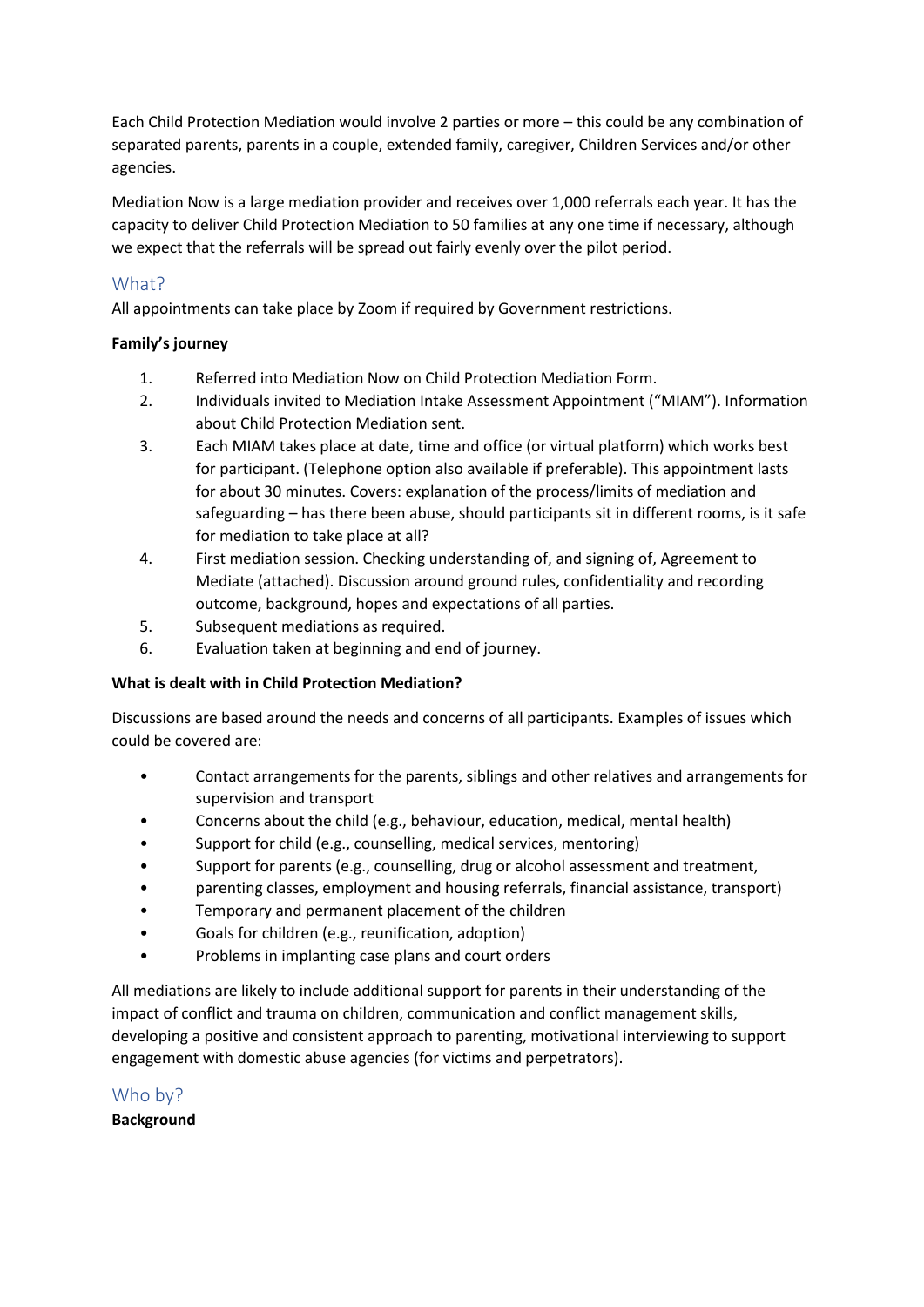Founded in 2007, Mediation Now is a family mediation practice with five offices across South Hampshire. Mediation is a non-adversarial process through which participants collaborate to make decisions about their future.

There are six mediators who work across the different offices, depending on which is most convenient for the clients. There is one administrator.

Mediation Now has a contract with the Legal Aid Agency. The majority of families it supports have a low income and are living in relative poverty. Most have complex needs, about 20% of parents have mental health issues such as anxiety and depression and it is common for at least one parent to have a history of substance abuse. Children Services are involved with the child in many cases.

In 2014 Mediation Now was one of the first organisations to be awarded the Help & Support for Separated Families Mark. The HSSF Mark is based on a set of government standards. Holders take a cooperative and collaborative approach to resolving family issues and focus on the children's best interests.

Mediation Now is an innovative practice and regularly adopts new and more effective ways of reducing conflict between parents.

In 2015 Mediation Now developed a court referred programme which supported parents in improving their communication and conflict management skills after separation. Portsmouth County Court estimated that this programme had saved 1 month of a judge's time in a 12-month period. DJ Ackroyd (Head of Family) said it was "an indispensable and vital tool available to us… it is important to emphasise just how successful it has been".

In 2018, Mediation Now was awarded funding from the Department of Work and Pensions to develop and run the New Foundations programme. This expanded some of the Changing Lives programme and brought the voice of the child into the process.

Mediation Now is a trauma informed practice.

Claire Webb, the Managing Director, is a member of the UK's Family Justice Council, an advisory body sponsored by the Ministry of Justice which promotes an inter-disciplinary approach to family justice for the best possible results for families.

Child Protection Mediation is likely to be delivered by all of the five mediators. Each mediator:

- Was previously a family lawyer, family law lecturer, or continues to work part time as a family lawyer. They all have expert knowledge of child protection law.
- Has over 10 years' experience of mediation
- Is trained to deliver Child Inclusive Mediation
- Is a member of Resolution and the Family Mediation Council

## How?

- 1. MIAM the individual information and safeguarding appointment will take place with one mediator, either in the office, by virtual platform, or on the telephone if participants prefer.
- 2. Mediation sessions will take place in person at the office most suited to the participants. Participants can be in different rooms if required (shuttle mediation). If preferred, separate waiting areas are provided.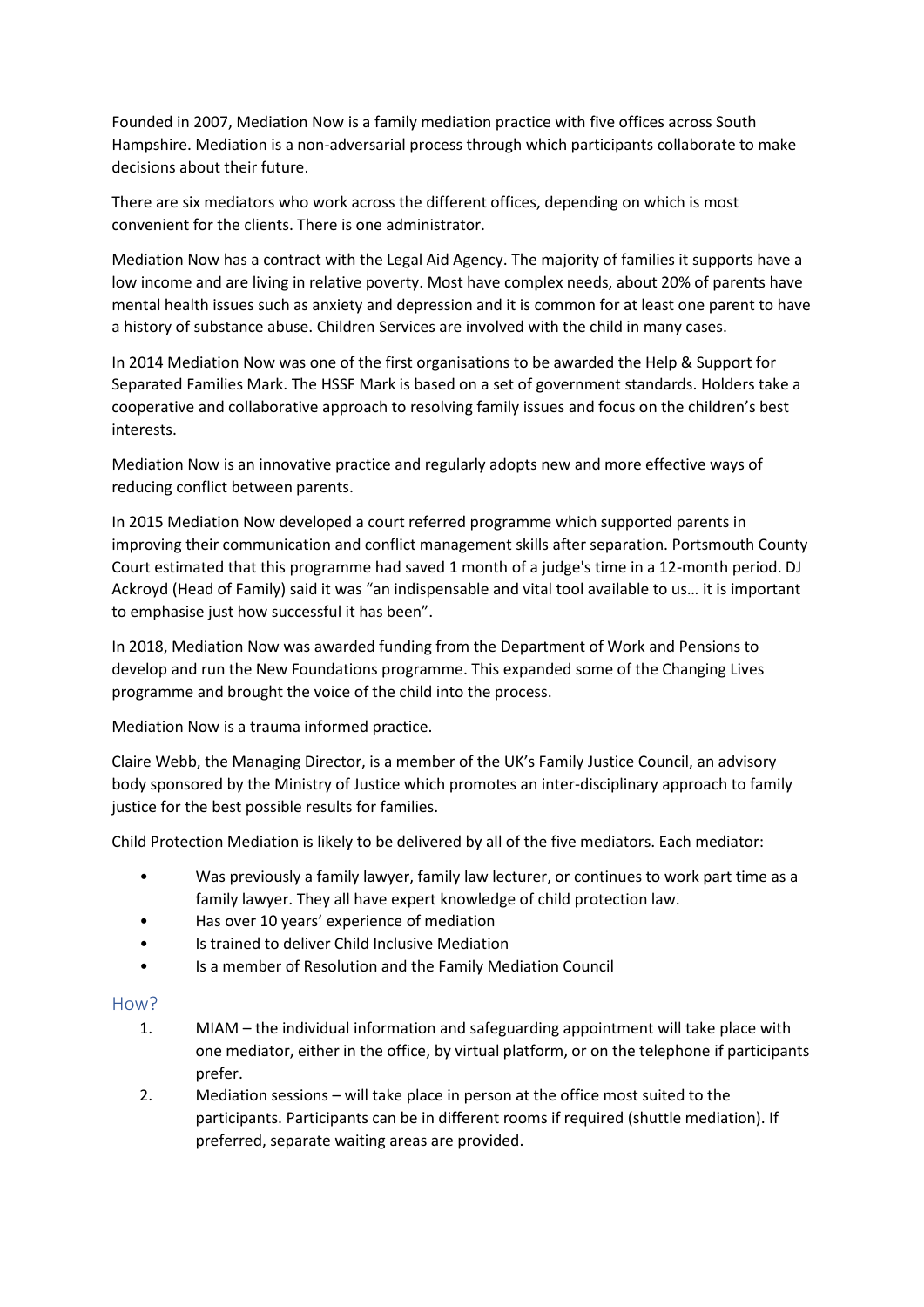Each session can be attended by a different mix of people as the case develops. Each party will need to sign the Agreement to Mediate.

If cases are complex or involve large numbers, the mediation will be co-mediated ie run by two mediators working together.

As a general rule mediation is delivered in person however all sessions can take place on Zoom if Government restrictions require. Breakout rooms are used if parties prefer to be separated.

# Materials

#### **After referral/prior to MIAM**

Individuals are sent the following:

- Letter containing information about Mediation Now and process of mediation
- Mediation Information form to complete about their family (these details are taken at the appointment if client prefers/does not like completing forms)
- Flyers/information sheets about Child Protection Mediation and Child Consultation

#### **At MIAM:**

Individuals given information/signposted to suitable local services and web resources for children and adults.

#### **Prior to the first mediation:**

- i. Agreement to Mediate and Terms and Conditions
- ii. Top tips for a constructive mediation

#### During mediation sessions:

Depending on needs of the participants and the content of the mediation sessions, participants could be given a selection of material about:

- positive parenting techniques
- understanding ACE's
- impact of abuse and neglect on children
- developing resilience
- communication skills
- using "I" messages
- STOP and HALT signs
- tips for working with a social worker
- understanding the child protection process
- BIFF responses (Brief, Informative, Friendly and Firm)

Apart from the Agreement to Mediate, all material is written in an "easy read" style with simple, jargon free language, shorter sentences and supporting images.

There is an alternative option of explanatory YouTube videos available for participants who are uncomfortable with written materials.

#### Where?

Mediation Now has offices in Havant, Fareham, Southampton, Petersfield and Emsworth with:

• private mediation rooms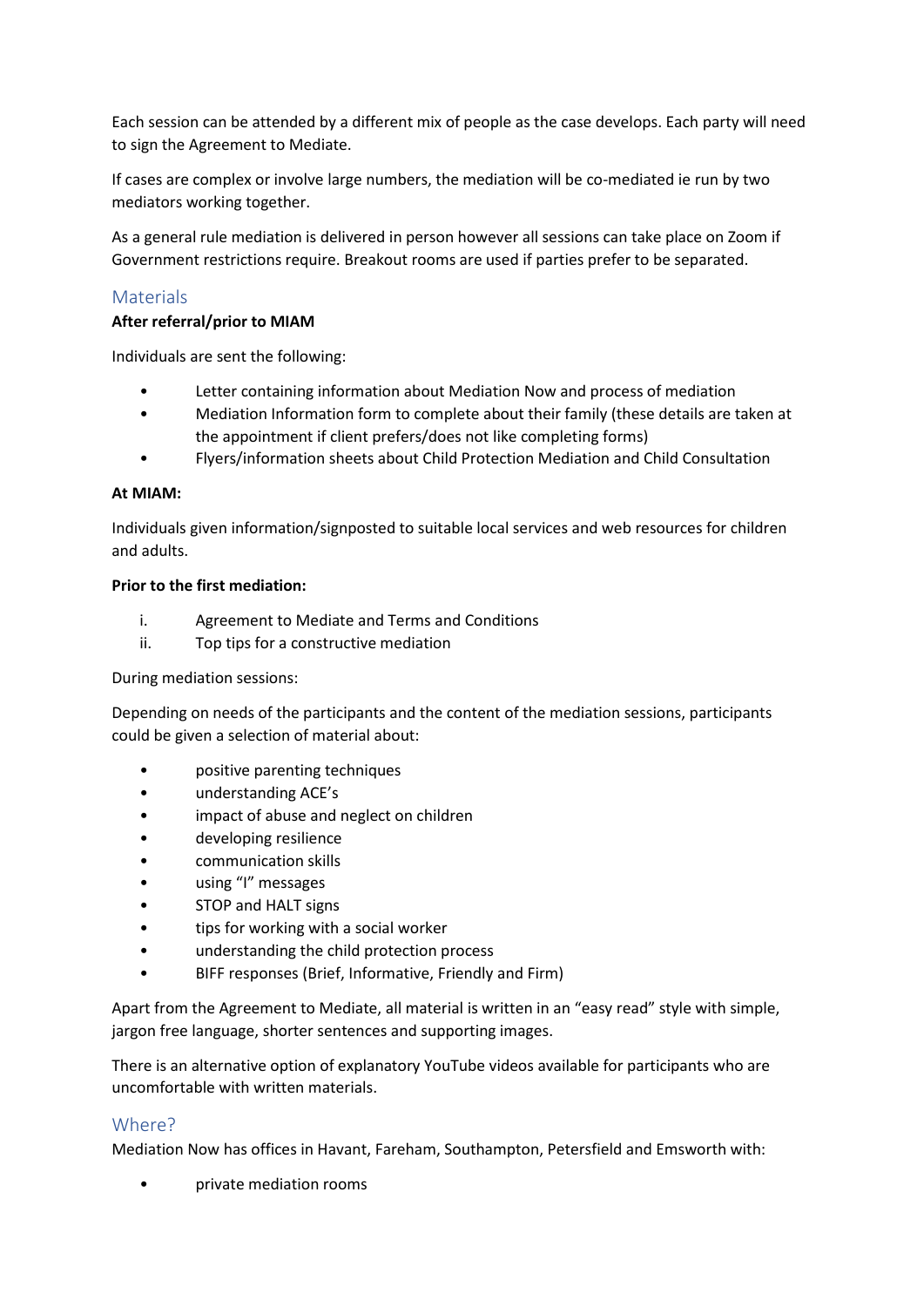- separate waiting areas
- are fully accessible including wheelchair access
- have a manned reception (apart from Emsworth)
- are easily reached on public transport (apart from Emsworth)

There is no childcare available.

## When, and how much?

The pilot would involve 50 families and run for an 18 month period.

Each family is likely to benefit from 1 to 4 mediations, with an average of 2-3 mediations per family. These would generally be expected to take place over a 16 week period.

Each mediation session lasts 1.5 hours. If sessions last longer, there is a risk that parties start to feel overwhelmed, become less productive and feel pressured into making decisions.

Child Protection Mediation can be held at any stage in the child protection process including during child protection proceedings and after (step down/discharge).

## Tailoring?

Mediation is very flexible. All discussions are led by the wishes and needs of the parties. Content of discussions will depend on which parties are in attendance and the nature of their situation.

The mediator provides support for the parents, caregiver and extended family in helping them place the interests of the child first at all times.

In Child Protection Mediation it is inevitable that some discussions during the mediation will, by necessity, be based on matters which Children Services, CAFCASS and/or the Court want covered. The mediator will encourage all participants to engage with these topics.

Consistent aspects of delivery include the use of: the Agreement to Mediate; ground rules; managing expectations; consideration with all parties of the child's needs; communication skills.

All mediations must be delivered in line with general mediation principles ie the mediator must:

- remain impartial between the participants and conduct the process in a fair and evenhanded way
- have no conflict of interest
- be neutral to the outcome and not seek to influence the participants
- seek to prevent manipulative, threatening or intimidating behaviour by any participant
- be alert to power imbalances between the participants
- keep discussions confidential (apart from safeguarding purposes)

## Monitoring?

We will use a Gantt Chart to ensure that everyone in the organisation is clear about timescales for outputs.

Outputs will be monitored using our ResolveIT case management system. This records client information (type of mediation required, name, gender, ethnic origin, disability or illness, occupation and outcome of safeguarding checks, children's names and ages, Universal Credit/benefits and legal aid status) together with all case activity.